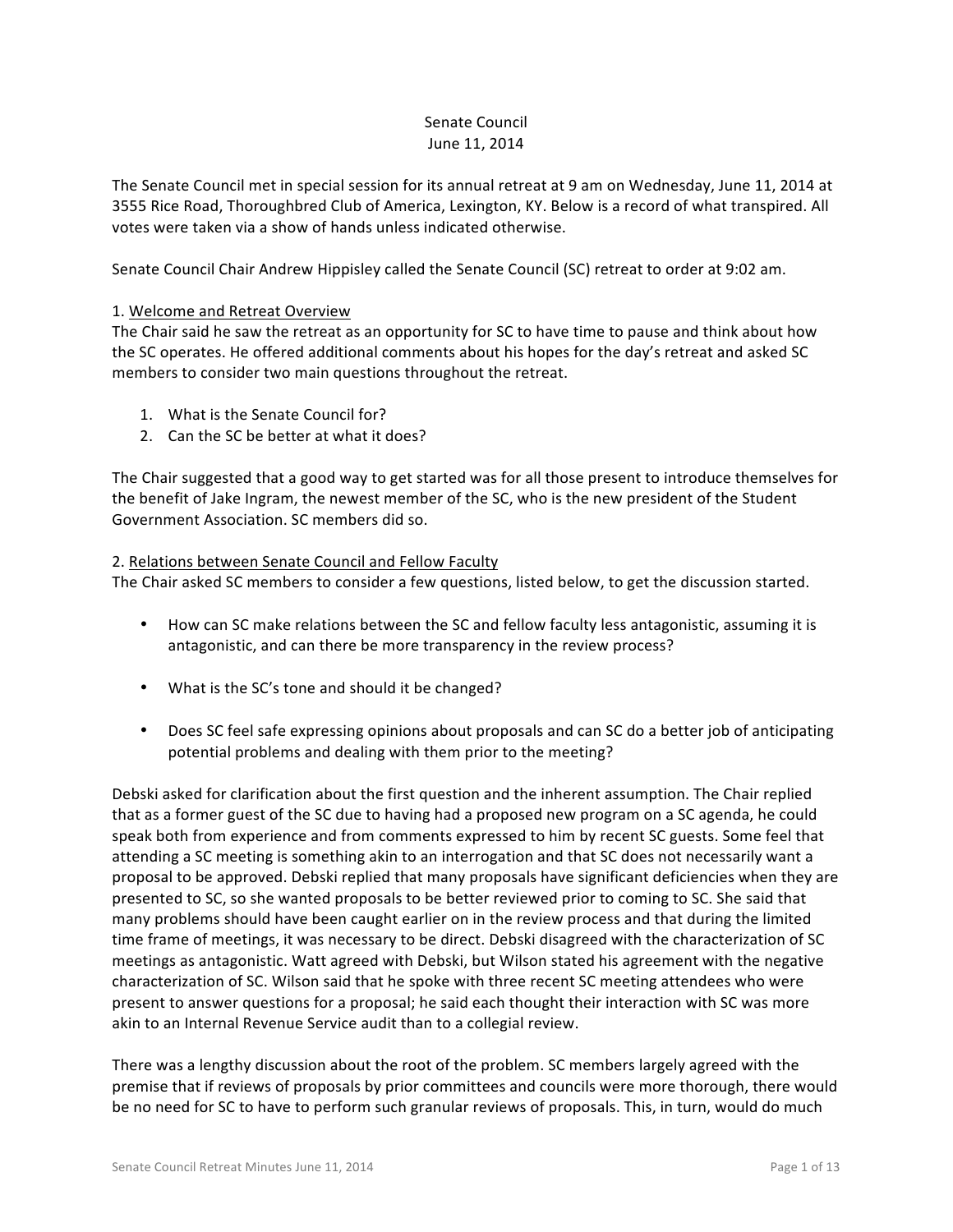to change the tone of SC meetings. SC members offered anecdotal evidence of various problems with past proposals, as well as anecdotes of frustrations by proposal contact persons who were routinely asked to make multiple revisions for different reviewing bodies and who felt that the review process was overly long and difficult. During the course of discussion, SC members offered a variety of comments and suggestions on how to improve the process for proposing new programs as well as changes to both academic organization and structure, and changes to admissions and academic standards).

- If a proposal is not fully and appropriately vetted at prior levels (department, college, and University Senate academic councils) the prior vetting bodies should be held accountable.
- SC could measure the approval process outcomes and satisfaction of faculty colleagues "clients." Faculty involved in a new program proposal can feel as if the goal posts keep moving as the proposal moves through the approval process and every reviewing body asks for different and additional information.
- Some faculty have a skewed perception of the University Senate (Senate) review process many times it takes months of collaboration to get a proposal to the point of leaving the college. Proposal development is a necessary part of the process, not an unnecessary Senate delay. Once a proposal enters the Senate apparatus, the Senate has an obligation to review it from a University perspective, which naturally takes time.
- Evaluating performance and improving efficiency is a good goal, but measuring client satisfaction would be a terrible aim – no one ever wants to revise a proposal, no matter how well or poorly written it may be.
- Some proposals come to SC with very basic mistakes and problems that should have prevented the proposal from ever leaving the college. If proposals come to SC with a lot of problems, what is the value added from reviews by departmental and college committees and by the Senate's academic councils (Graduate Council (GC), Health Care Colleges Council (HCCC), and Undergraduate Council (UC))? The whole curricular review process should be redesigned.
- Proposers do not know what the SC expects to see in a program proposal unless the proposer happens to have served on the SC or Senate. That is why expectations are not met – faculty do not know what SC and Senate want to see.
- There is a more fundamental problem with the review process in that there should be some evaluation as to whether a proposal should go forward or not. Sometimes there are bad proposals that simply should not move forward under any circumstances. How, or can, the Senate say "no"? Proposals almost always get approved.
- If there was better assistance offered to proposers at the beginning, issues could be resolved before a proposal is many pages long and requests for revisions are met with resentment.
- If SC could ensure that proposals are prepared more carefully and in accordance with Senate requirements, the process would be smoother for everyone involved. Perhaps the Chair could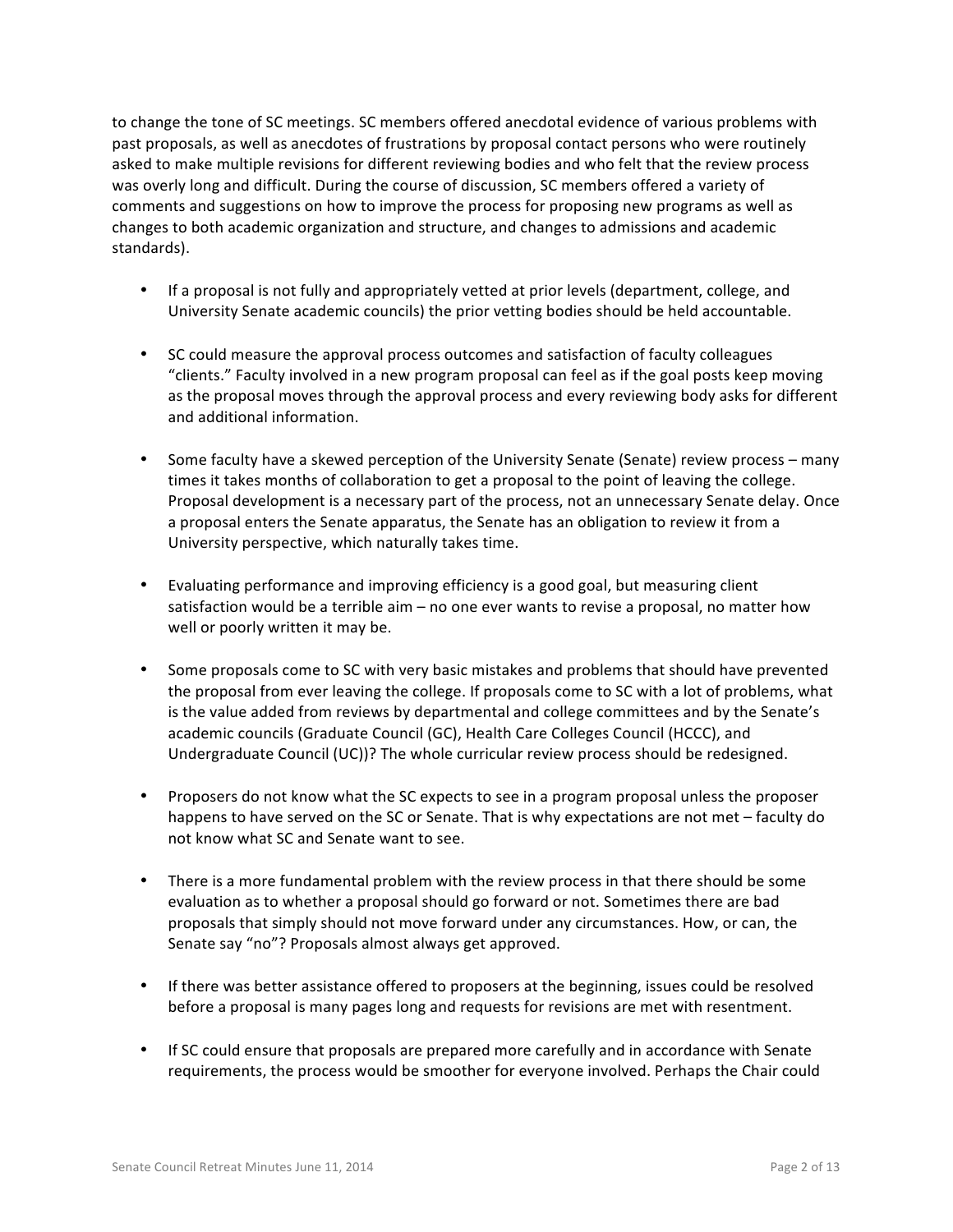hold workshops with college curriculum committee chairs, as well as with the chairs of the GC, HCCC, and UC.

- The SC could best improve the process by putting a human face on it. The décor and room arrangement for 103 Main Building [the regular location of SC meetings] is intimidating. The SC should not be a rubber stamp, but it could do a better job of recognizing things under its control that could improve some part of the approval process.
- Provost Christine Riordan should provide financial support for a position that would help advocate for and shepherd proposals through the approval process.
- Filling out forms is not the first step in the program review process the first step should be having a pre-proposal that a new committee could review and determine when and for how long which review bodies and outside units should be involved in the review process.
- Any new position involved in program review should be in the SC office. That position could also liaise with the Senate's academic councils and be an overall facilitator. The person could be a staff employee or a faculty member with sufficient distribution of effort (DOE) time identified. It would be important for the person to have broad knowledge of existing courses and programs and units across campus.
- If a Senate academic council identifies a problem with a proposal, it should include some reference to the revision so that later reviewing bodies can see what previous bodies have noted or requested.
- The creation of a new committee will in no way speed up the review process. Having an individual to serve as a facilitator and contact person for the overall review process is a good idea.
- Proposals that are truly awful should receive some comments on how it could be improved and then no further review until the proposal is substantially revised. Proposals that are clear and well written should be moved along as quickly as possible by people who are experts in the particular disciplinary area of the proposal.
- Faculty members of reviewing bodies do not feel comfortable objecting to proposals that do not seem to deserve further consideration because of deficiencies in the overall premise or the organization of the proposal's contents.
- The revised "new undergraduate program" form will solve some of the problems by explicitly requiring specific things that SC wants to see but are not currently in the form. Creation of a committee to triage proposals sounds like a good idea but it would be highly impractical given the number of entities that currently must be involved in the review process. A facilitator is a good idea.
- While a committee may be less nimble, it would contain more knowledge than a single person would have. Many issues are raised by sheer luck, depending on whether the right faculty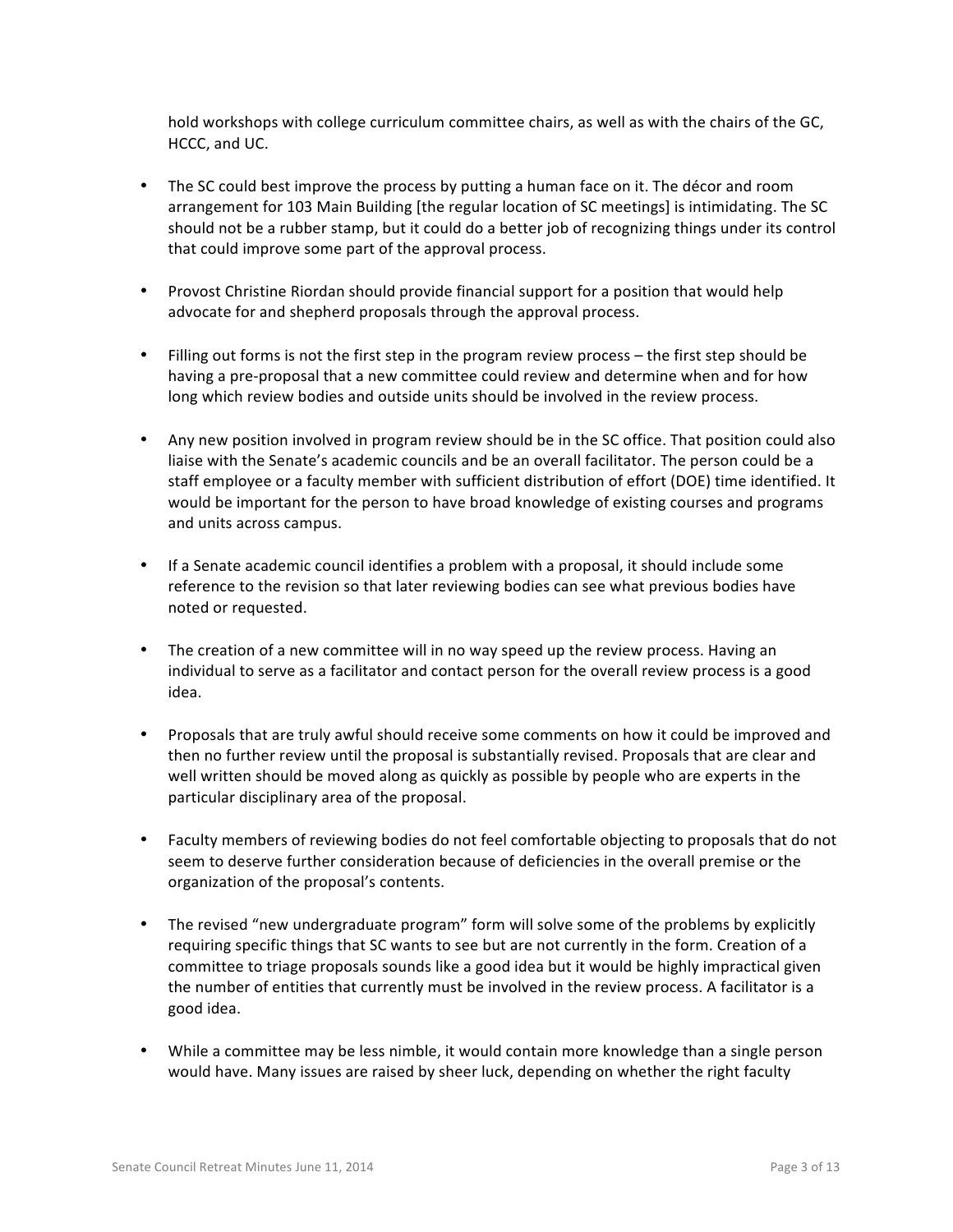member is in the room during the right meeting. A committee would offer more than one set of eyes.

- A facilitator would not replace the Senate structure, but the position could ensure that proposals were submitted in line with Senate requirements. Although the SC office gets more and more proposals every year, no additional financial support for more personnel has been forthcoming.
- Issues about the ability of a proposed new program to offer a quality educational opportunity should be asked at the level of college curriculum committees and the Senate's academic councils. SC's role should be less about determining a quality educational experience and more about providing unique, University-level oversight.
- Even small steps could alleviate the perception of the Senate as a bureaucratic environment.
- There should be a better way to mentor and educate people involved in the proposal review process so they know what type of review is expected of them. There should also be a person available to mentor and help ensure the proposal moves forward as appropriate.
- Roughly 60 70% of new program proposals that the Senate's Academic Programs Committee (SAPC) receives for review have significant problems that, if unfixed, would prevent SC from approving them. The SAPC feels that many of the problems are of such magnitude that they should have been fixed further back in the review process.
- If one person is responsible for tracking a proposal throughout the approval process, it will be much simpler to track the time of a proposal's progress from one vetting entity to another, as well as track any delays in responding to a request for additional information. Such tracking will make it easier to identify problems inherent in the review process, too.
- A simple way to improve many proposals would be to include a judicious review of the benefits and costs and true collaboration with others. Having a series of "please send me an email that says 'yes'" attachments dated from late in the vetting process does not define true collaboration with other departments and schools.
- The SAPC could be asked to fulfill the role of facilitator, by being involved at the beginning of the process, instead of at the end.
- When one body in the approval process identifies deficiencies in a proposal, the proposal could be returned back to the previous vetting body. This could also help track common problems.
- If a Senate committee identifies problems with a proposal, Senate committee chairs could be instructed to also inform the academic council chair from which the proposal came. That could help improve review processes at all levels.
- Cross-college issues should be discussed very early on in the process, not at the level of SAPC review. Faculty should have a process that facilitates formal collaboration long before forms are filled out.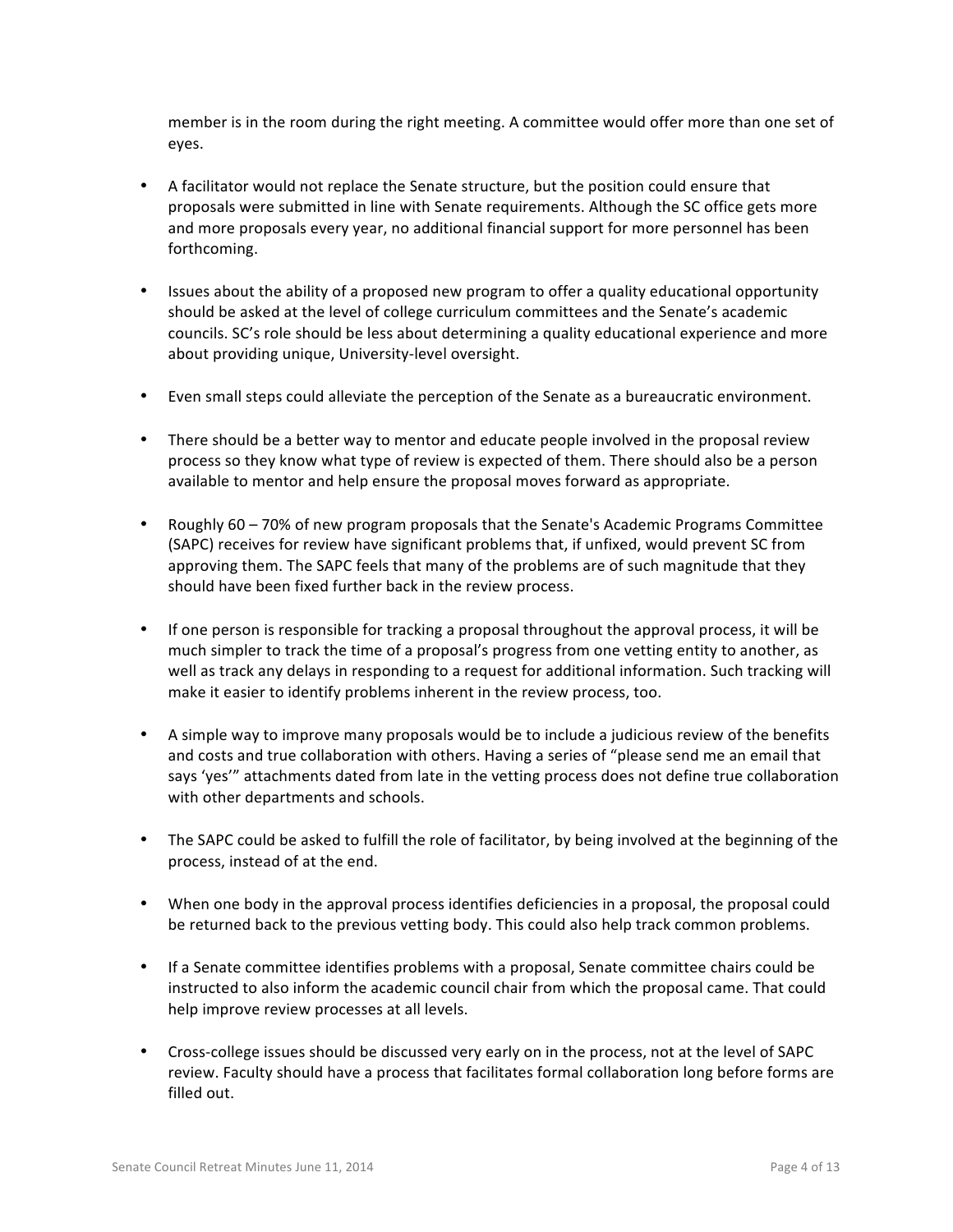- Any facilitator should be housed in the SC office and be more responsive to the needs of faculty than administration needs. A human face could greatly improve the entire process and offer advice on choke points in the process, which will provide for quality improvement along the way.
- Any request for funding for someone to facilitate the review process should include a suggested DOE percentage at least equivalent to the SC chair's DOE percentage (50%).
- The facilitator should be from one of the Senate's committees that regularly reviews curricular proposals; it would make sense to have a senator reporting to senators. The person could be additionally compensated for that work.
- The facilitator should not be a Senate committee member because that could introduce a conflict of interest. A facilitator independent of Senate committee allegiance would be better.
- The Senate Council office receives its funding from the President's office and the President is the Chair of the Senate, so the President could provide funding for a program facilitator.
- A facilitator would also assist faculty in pursuing entrepreneurial ideas and would make the process entirely more efficient.

The Chair said he thought there was a general consensus formed around instituting a facilitator position. There were no objections from SC members.

Commenting that the discussion thus far touched on everything but electronic (or "clicker") voting, the Chair suggested the discussion turn to that aspect of SC meetings. Hippisley explained that there is a software program, "Turning Point," which takes input from clickers and aggregates (or otherwise organizes) the information. If the Senate used such technology, it would quickly record exactly who voted and how, but would not necessarily make that identification immediately on screen. Ms. Brothers investigated the law regarding voting in open meetings and was told that there must be a record of who voted for and against a motion, but it is acceptable to keep that information in files and share it upon request. SC members discussed the pros and cons of using clickers in SC and Senate meetings. At the Chair's request, discussion focused on principles behind arguments for and against use of clickers, not implementation concerns.

Ingram and Day provided information on how the Student Government Association (SGA) uses clickers. SGA senators have individual clickers with their names on the back. The use of clickers began after it became evident that some student senators were uncomfortable voting against a funding proposal if they had a personal connection with the proposer. The SGA publishes voting records online after meetings to comply with open meetings laws so anyone can see voting records. Ingram summarized by saying that clickers sped up the process, worked well, and gave accurate vote counts. Discussion continued and there were a few suggestions for a couple of straw polls towards the end of the discussion to help determine next steps.

At 10:45 am, the Chair suggested a 15-minute break; the meeting was reconvened at 11:09 am.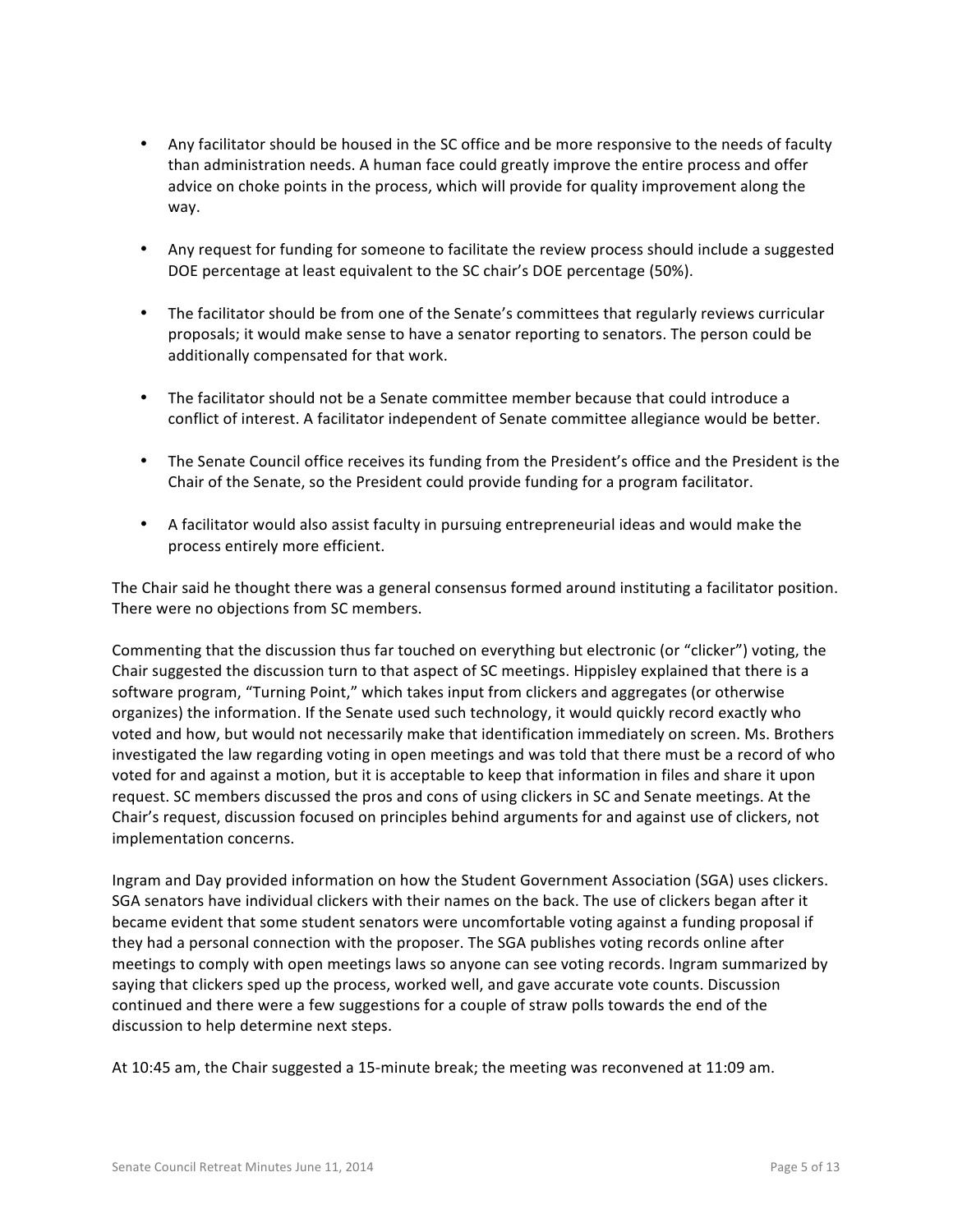SC members debated the issues below.

- Whether or not electronic voting would decrease public discussion, thereby making it more difficult for guests to intuit or "read" the sense of the SC prior to a vote.
- If the desire to make SC members and senators comfortable voting against a proposal necessarily conflicts with transparency.
- If the downsides of clicker use would be offset by quicker vote counts when the vote is close and assurance that only those with voting rights are voting.

The Chair asked if anyone opposed the use of clickers in Senate meetings. No SC member objected to the use of clickers in Senate meetings. Blonder, past chair, said that the President's office agreed a few months ago to fund the purchase of clickers if they needed to be purchased. There was additional brief discussion.

Anderson **moved** to use clickers in the Senate, with preparations over the summer so that they can be piloted at the September Senate meeting. Pienkowski **seconded**. There was additional brief discussion. A **vote** was taken and the motion **passed** with one opposed.

The Chair asked if anyone wanted to pursue use of clickers in SC meetings. No SC members spoke up so the assumption was that there was no support for using clickers in SC meetings.

### 3. Getting the Best Senators

The Chair explained that most faculty did not understand what the Senate does, unless the faculty member had been a senator in the past. When the Chair began in the Senate, he asked a seasoned senator for some advice and was told "nod wisely." The Chair said that because the Senate is charged with an enormous educational mission, the Senate should be seen in a better light than it is. The Senate needs excellent faculty to be senators and needs those faculty to perform University-level service on behalf of the faculty, instead of those faculty being tapped to perform departmental- or college-level service. When attending a meeting of the Provost's deans council, both Hippisley (current Chair) and Blonder (then-current Chair) explained that senators are useful members of a college and can help sort out issues prior to them being on the Senate floor. The Chair said that it was his impression that the Provost did not believe in compensating faculty for service because her view was that providing service was something that a "good citizen" faculty member ought to do. The Chair commented that there was little to no uniformity regarding how service effort was documented on distribution of effort forms (DOEs) across colleges. In some colleges, faculty have to argue with their chair that service at the University level should indeed count towards "service" in the same way that as department- and college-level service counts.

SC members offered a variety of ideas and opinions about possible ways to improve the problem of University-level (i.e. Senate) service not being respected or valued by college administrators, as well as how to make the Senate more relevant to faculty. Day suggested that it was an issue of branding and that when she became a member of SC, there was no mission statement to describe the body's purpose. She said many students want to be involved in the SGA, but it took a lot of work to brand SGA into an entity that has meaning on campus. Students want to be involved in something if there is a purpose, but students also see participation in the SGA as a résumé builder. She said a rebranding could help people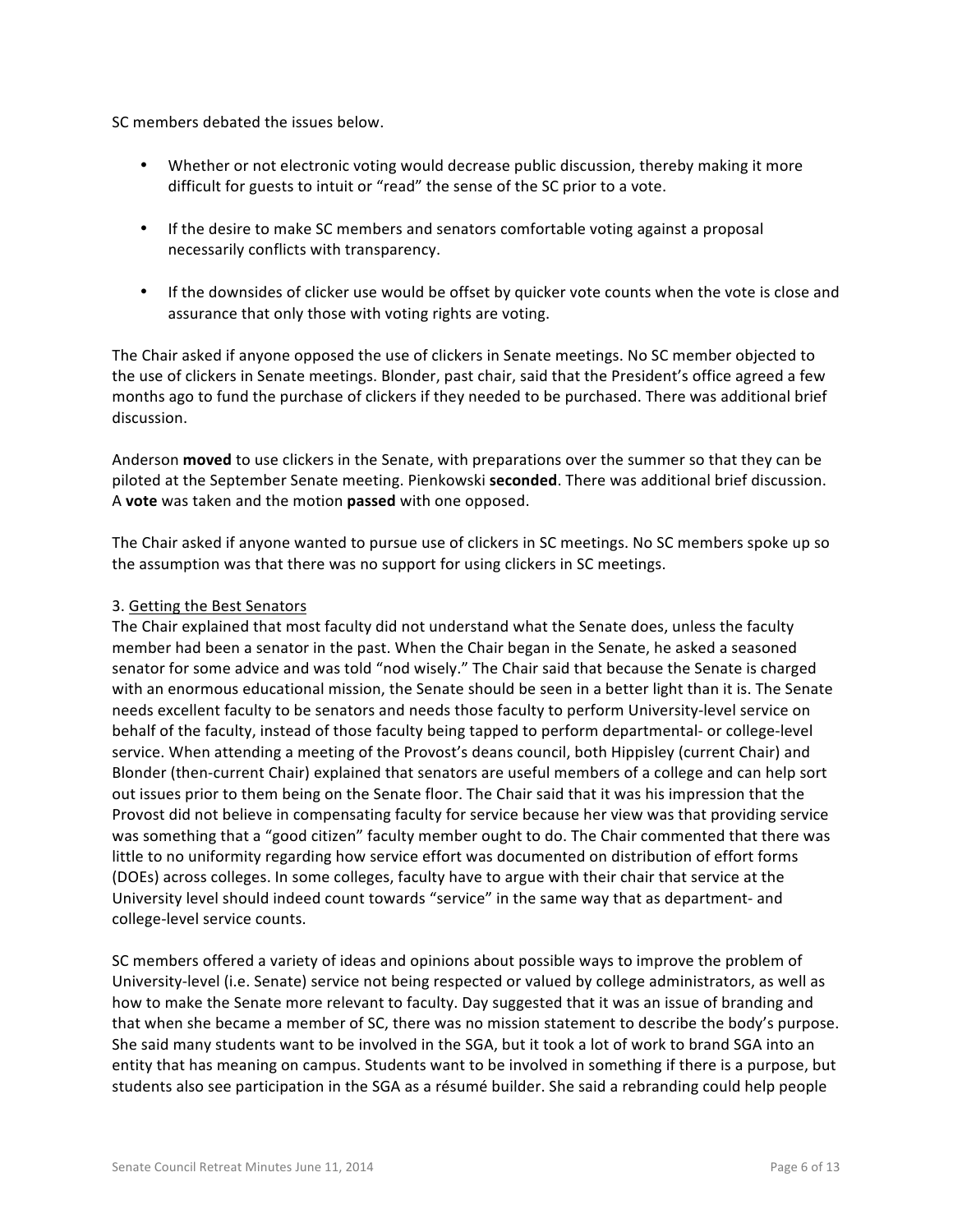understand not just what the Senate does, but also why the Senate is important. Rebranding could facilitate a greater collaborative spirit that should include deans and chairs.

There was no consensus among SC members as to whether or not service should be additionally compensated – some believed it was necessary to encourage participation by the best faculty and some believed that the definition of service precluded financial remuneration. SC members offered some suggestions and thoughts about the issue of University-level service and documentation of such on the DOE.

- It could help if the Provost sets a standard with deans, which should flow further down to chairs, that respected service and valued it as much as grants when promotion and tenure discussions take place. The Provost should tax colleges that do not perform their fair share of service activities.
- No matter what type or how much service a faculty member provides, DOEs typically only ever reflect 5% for service activities.
- If the Senate were more involved in new faculty orientation, it could help reinforce early the requirements for promotion and tenure. When deans, chairs and other administrators involve the Senate in informational activities, it will also reinforce the importance and functions of the Senate and its value to an entire college, not just to the senator and a few colleagues.
- When service is not valued, it perpetuates a self-fulfilling prophecy that service is not valued. A happy faculty member is able to participate in a number of interesting things at one time and can be valued for the complexity of their job description. This can begin by being mindful of the need to showcase senators in meaningful ways.
- The new budget model could include calculations that equate a certain percentage of service effort to faculty teaching, which would mean colleges would receive increased funding for increased faculty participation in service activities. Financial multipliers are already given for Honors courses and other specific activities so something similar could be done for service.
- If everyone argues that everything they do deserves a percentage, it will be difficult to run the University. Will something like writing letters of recommendation receive its own minuscule (or large) percentage on the DOE?
- The College of Medicine already has granular DOE requirements that force artificial percentages, such as granting (under "Teaching") 0.4% effort per each student taught.
- Current DOE guidelines are not respected across campus. If the suggestion to equate service effort with a percentage of teaching effort was implemented, there would be incentives for administrators to stop artificially holding down service percentages. The DOE is a contractual device for assignment and reward of effort and if a faculty member is doing assigned activities, the faculty member should not be told that one part is only worth 5%.
- If the new budget model allows a charge for use of library resources and for space, then it could also include a charge to colleges that do not perform a sufficient amount of service.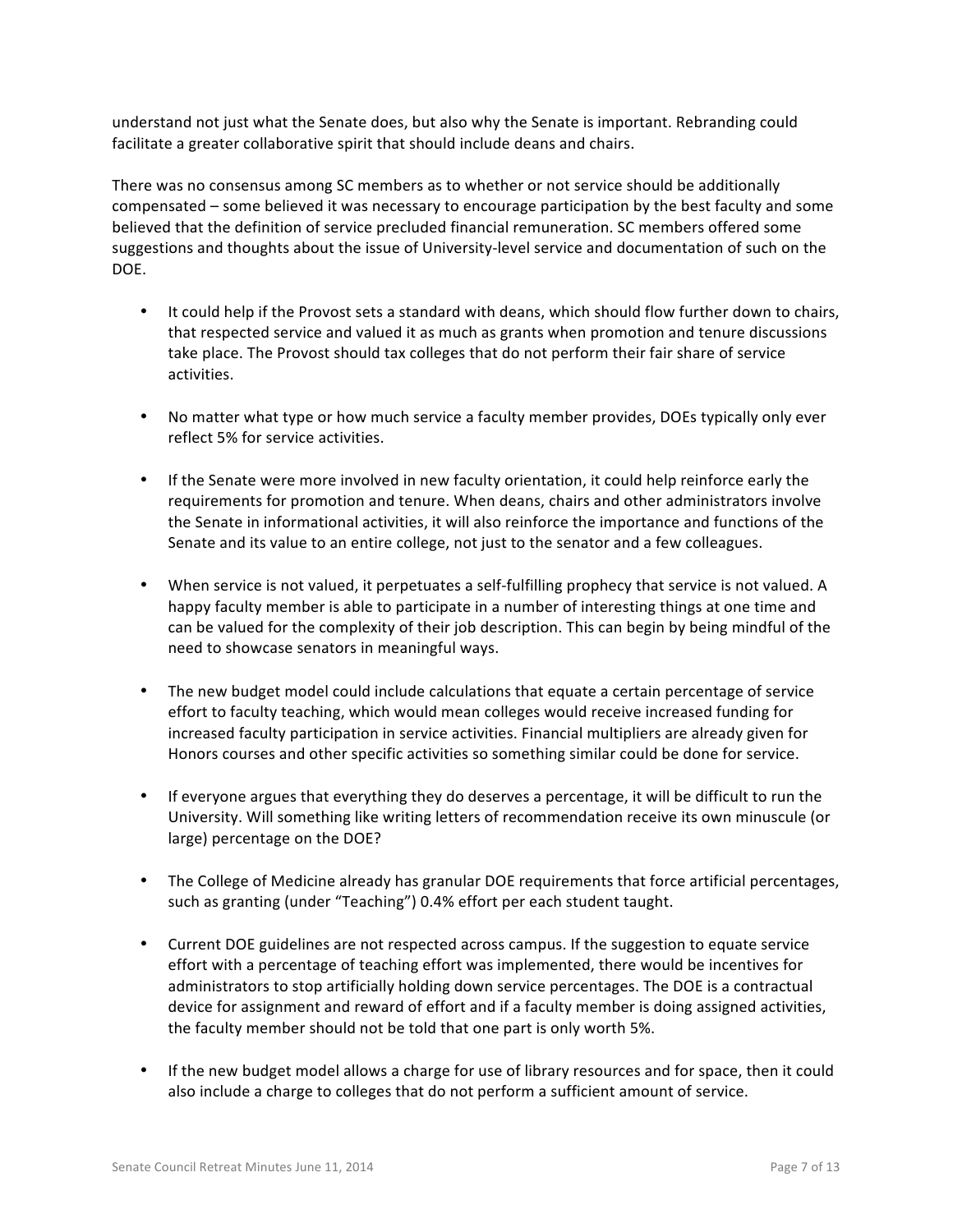The Senate may or may not have a role to play in encouraging chairs to push younger faculty to develop the habit of giving reasonable service. Sometimes faculty are promoted based on research alone with no consideration given for service and that gets people out of the habit of seeing service as part of the career trajectory. Service on campus should be something that faculty aspire to after a few years of employment. The importance and value of service can be stated in a variety of ways that do not involve financial compensation.

The Chair recapped some of the primary ideas that came out during discussion. He said that one issue pertained to how DOEs should reflect University-level service in a very explicit way so that deans and chairs know that SC and Senate service count as much as departmental and college service on the DOE. Second, the Chair can make sure that appropriate Senate committee chairs are invited to relevant orientation sessions, which will help rebrand the Senate and help illustrate how the Senate is meaningful and something for new faculty to aspire to. Third, there needs to be a renewed attention to levels of service in the tenure and promotion process, particularly from the level of associate professor to professor. McCormick suggested that senators be reminded annually that they should request 5% service effort on their DOEs for Senate service. The Chair added that he could attend a meeting of the council of chairs to explain how it is in their best interest to have their best faculty be members of the Senate. 

There was a brief discussion about how current University regulations restrict department chairs and center directors from serving in the Senate and SC. Those SC members commenting were of the opinion that such a restriction limits some of the best faculty from participating in the SC and Senate and should be changed.

The Chair suggested breaking for lunch. The meeting was temporarily suspended at 12:05 and reconvened at 1:15 pm.

# 4. Senate Committee Structure

The Chair led SC members in a discussion about the committee structure in the University Senate (Senate). He wondered if all the committees were necessary or if some could be disbanded, noting that some committees had not reported to the Senate in years. With respect to encouraging Senate committee-administration committee collaboration, he said the real danger was in a potential vicious cycle in which a low-workload Senate committee feels like it does not accomplish anything, so it stops meeting, after which the administration may believe there is no point in partnering with the Senate committee. Furthermore, there are some relatively new members of President Capilouto's leadership team who may not know there is a wide range of Senate committees with which the administration can collaborate. There were a variety of comments from SC members about the topic.

- The administration does not really want to partner with faculty, regardless of how well or how poorly a Senate committee functions.
- Committee members may not be responsive to queries from the committee chair.
- The administration might be willing to use faculty input (and Senate committees) but it does not know how to do so effectively. Perhaps more joint administration-Senate ad hoc committees about specific topics could be created.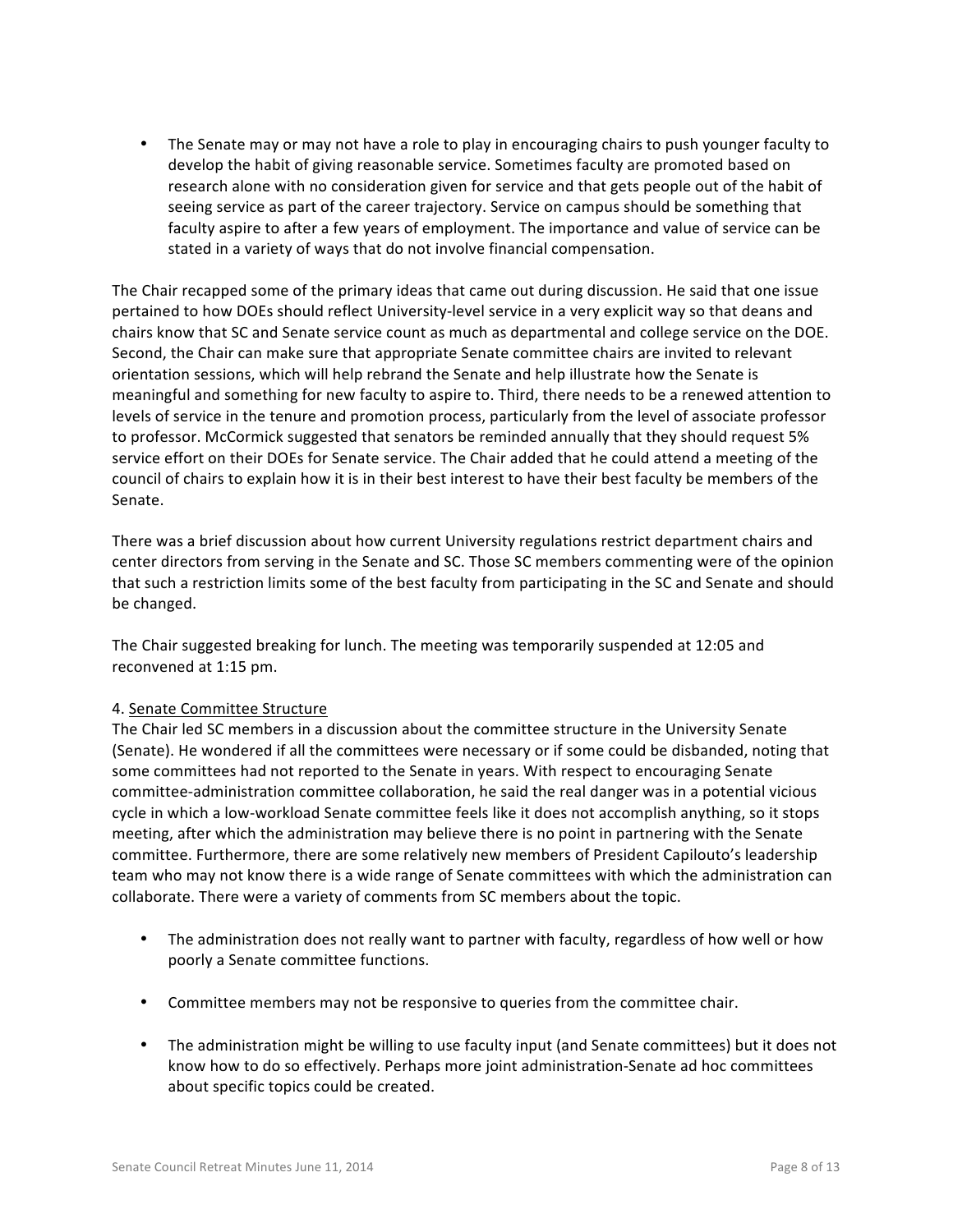- It is unreasonable to suggest that every Senate committee should meet on a regular basis. It is okay if some meet infrequently and that an infrequent meeting schedule does not mean that the committee should be disbanded. It takes time to create, compose, and charge ad hoc committees so they should not replace Senate committees. Senators should be better assigned to committees with an eye towards composition of individuals that will do the necessary work of a committee. Disbanding a committee should be predicated on whether or not the charge of a committee is still relevant.
- The Senate would like to be more proactive, but the administration generally consults with the Senate towards the end of any given initiative, so the Senate is forced into a reactive mode.
- SC deliberations were well informed and bettered by the presence and participation of Provost's Liaison Richard Greissman. If given the opportunity, SC would quickly agree to reactivate that type of collaboration between Provost Christine Riordan's office and SC, as there has been no liaison activity and only limited interaction with the Provost ever since the Provost removed Greissman from the role of liaison.
- Some committee charges are very broad, which can lead to confusion about what exactly a committee should work on.
- Sometimes when SC sends forward nominees for a University-wide committee, the nominee chosen is not told that the nominee has been appointed to represent the Senate, which leads to a disconnect between faculty representatives and the Senate.
- It is okay for the Senate to be reactive, as many of its committees are charged to react to proposals of one kind or another. If the Senate is to be more proactive, the Senate needs to change how administrators perceive it.
- Being proactive, as compared to being reactive, takes a lot more time.
- Perhaps senators could rotate among committees instead of being assigned for three years, to ensure senators spend time on both high- and low-workload committees.
- The Senate could survey faculty to find out what faculty think the Senate should be working on.
- Having non-functioning committees promotes a perception that the Senate is ineffective or obstructionist. Committee charges should be reevaluated and made more specific to improve committee functioning. It is okay to be reactionary – senates tend to react to the pleas of the people they represent. Faculty should be encouraged to go to their faculty senator with concerns.
- The root of the problem is that once administration receives a nomination for a committee from the SC, the administration believes it has sufficiently "involved" the Senate in an issue. Some Senate committees are non-working because the administration has supplanted Senate committees with administrative committees.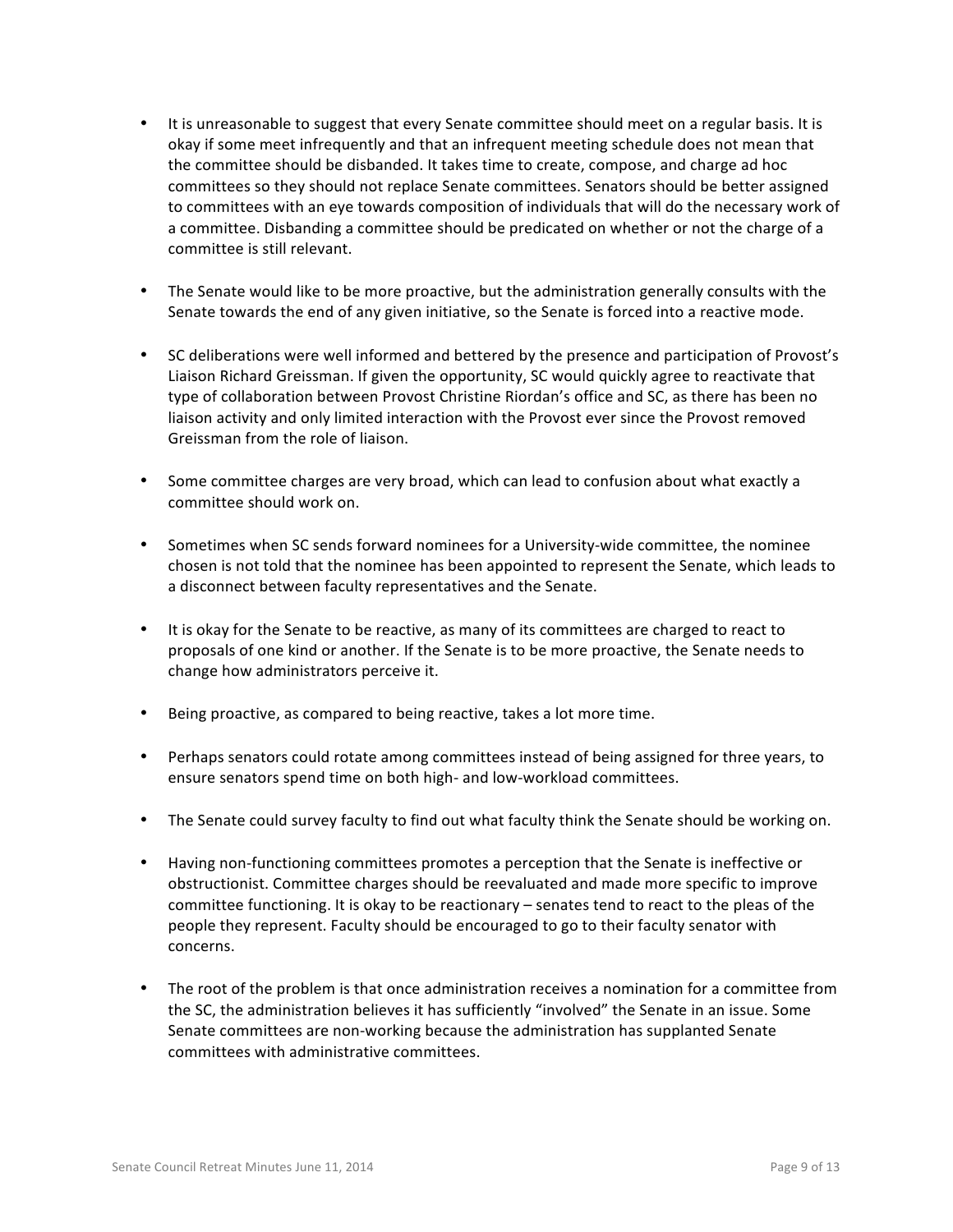- Some administrators may simply not know that Senate committees exist and are available for consultation. When SC is asked for nominations for a particular University committee, if appropriate, the SC could respond by pointing to the Senate committee that is already charged to have the issue in their purview.
- Faculty non-senators who are SC nominees are not told that they are representing the Senate, so that needs to be made explicitly clear.
- Faculty could be contacted and informed that they can communicate concerns about issue X to a specific Senate committee, which may help improve the responsiveness of Senate committees.
- SC-approved nominees could be asked to present their opinions of their involvement in University committees to the Senate. Currently, such faculty nominees are not held accountable for their Senate representation.
- The Chair could bring an appropriate committee chair to a meeting with the Provost or President if an issue on the radar would likely involve that particular committee.
- In cases when the administration appears to not want faculty input, the SC and Senate may have to be more pointed in pressing Senate interests and involvement.
- Sometimes administrators make a show of "listening" to SC concerns or the SC chair, only because it is easier than engaging in an active discussion about pros and cons.

The Chair recapped the discussion for SC members: SC members believe that administration does not really want faculty input, but tolerates it. The Chair can provide the list of Senate committees to the Provost and explain that instead of offering SC-approved nominees for certain administrative committees dealing with a particular issue, the Chair will offer an entire Senate committee to assist. In order for that to work, though, the SC must ensure that Senate committees are led by excellent committee chairs. SC members offered some additional suggestions: orient committees and their chairs early on in the year, so they can hit the ground running when an issue comes up; ask outgoing committee chairs for suggestions on who could be an effective chair; identify a way in which committee chairs can somehow be compensated for their time (e.g. a small stipend or additional percentage on distribution of effort forms); and put committee chairs on a 12-month contract.

The Chair said that his primary feel of the discussion was that SC did not support disbanding any committees, but rather supported increased Senate committee involvement in campus activities, as appropriate. There were no objections.

# 6. Provost Office News

The Chair presented SC members with an update from the Provost. He commented that the initiative to integrate career services and advising could have involved the Senate's Academic Advising Committee. SC members discussed the update, paying particular attention to how existing Senate committees could provide practical help to Provost Riordan in achieving some of her specific academic goals.

7. Strategic Plan (Emphasis on Academic Policy - Goal 1, Goal 2 & Goal 3): Wally Ferrier, Chair of Senate's Academic Planning and Priorities Committee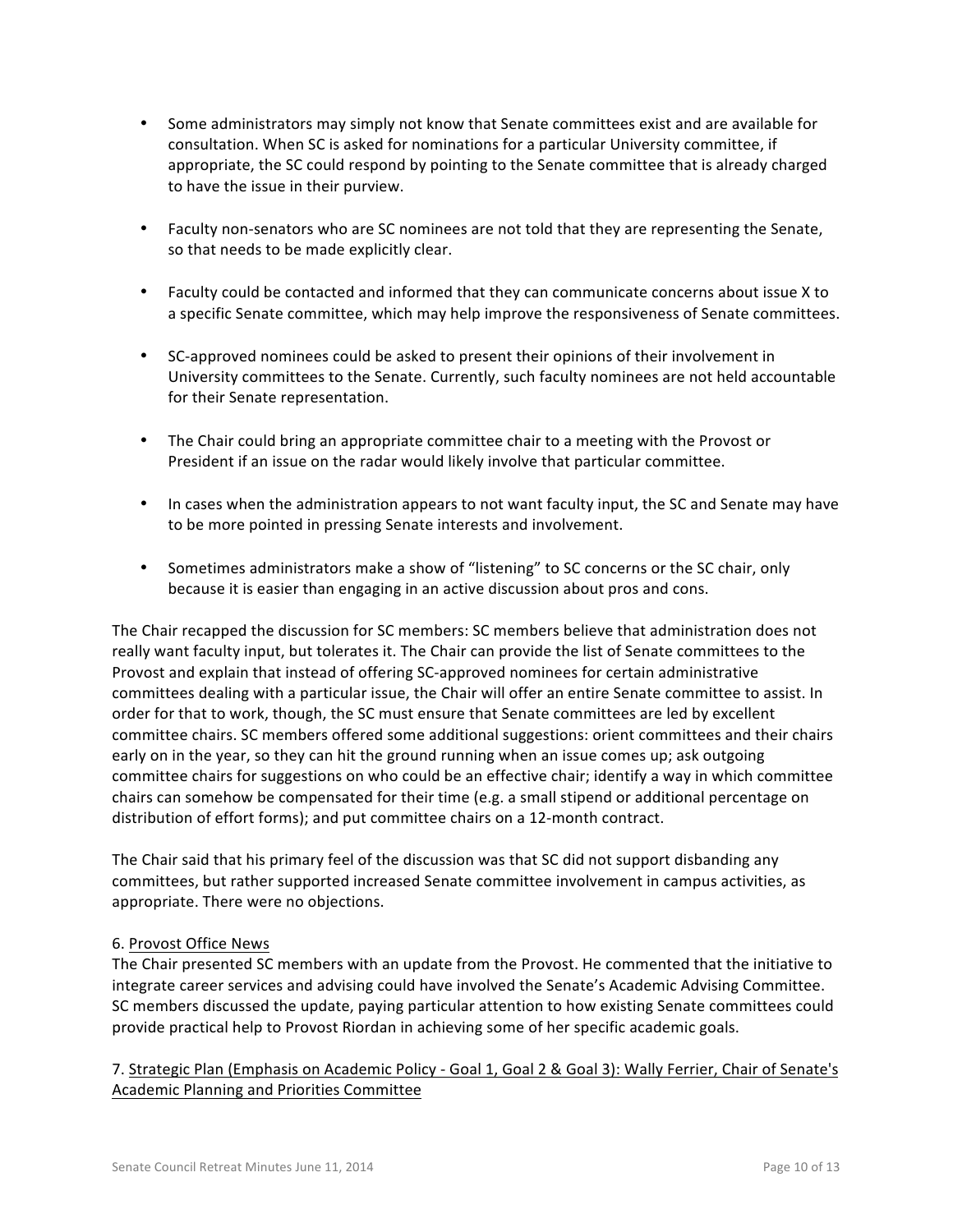The Chair suggested that Guest Walter Ferrier give SC members an update on the activities of the Integration Committee for the 2014-2020 Strategic Plan.

Ferrier began by saying that until a few weeks ago, he assumed that the SC was aware of what the Integration Committee was doing. He did not realize that from the outset, the SC and Senate had not been formally involved in the strategic planning process. He said he had thought he was appointed to the Integration Committee based on his self-nomination and his professional expertise in strategic planning; he was unaware of any expectation that he would represent the Senate. Although he chairs the Senate's Academic Planning and Priorities Committee (SAPPC), he was unaware that the SC also saw his participation in the strategic planning process as an extension of that position. Ferrier explained that the strategic planning process was at the point of generalities – the University now knows the general location, size, arrangement, and quality indicators of the 2014-2020 Strategic Plan, but the specific details are still not determined. The implementation phase will be when specific entities on campus flesh out the details. Beyond that, the proposed 2014-2020 Strategic Plan has a positive symbolic value. Ferrier opined that the process, decision making, and planning had gone about as well as it could have possibly gone, particularly with something this big and ambitious.

There was a brief discussion about the preliminary summary drafts created by the Integration Committee, which were based on narrative reports from each Goal's work group. A few SC members reported they had heard from work group members that the final iterations from the Integration Committee were dissimilar to what work groups turned in. In at least one case a work group member said the Integration Committee's summary included something not discussed in any of the work group's meetings. Ferrier offered some comments about the Integration Committee's activities. He said that the Integration Committee looked for redundancies and overlap in the documents from the various work groups. There were some fragmented ideas that became more specific over time and gained traction in subsequent revisions. He did not find it surprising that, for example, a work group submitted 10 pages of text, but received back a shortened version that contained only 60% of the original material, condensed into five pages. Some material was shifted to another work group's domain and some document sections were prioritized higher than others. Ferrier said he did not feel uncomfortable that subsequent iterations of a work group's writings were not word-for-word what the work group submitted. Ferrier recalled that he sat in on a few robust discussions with work groups where ideas and frustrations were hammered out and reconciled. He suggested that work group members who wondered where a certain paragraph went needed to understand that sometimes the removal of fluid, disconnected thoughts and ideas made the draft plan more coherent in subsequent rounds.

SC members and Ferrier engaged in a lively discussion about the preliminary draft documents for the three goals that Provost Riordan allowed the SC to review. [These were: "Goal #1: Create a Vibrant Undergraduate Learning Community"; "Goal #2: Stabilize and Strengthen our Portfolio of Graduate and Professional Programs"; and "Goal #3: Cultivate a Robust Research and Creative Environment."] The discussion raised a number of concerns for SC members, most of which are listed below.

There was a distinct lack of collaboration between the Provost's office and the SC regarding the content of the narrative drafts for Goals  $1 - 3$ . Even though SC and Senate are responsible for academics and the curriculum, SC was only very recently allowed to see draft versions of Goals 1  $-3$ , and only after a pointed request from the Chair to the Provost.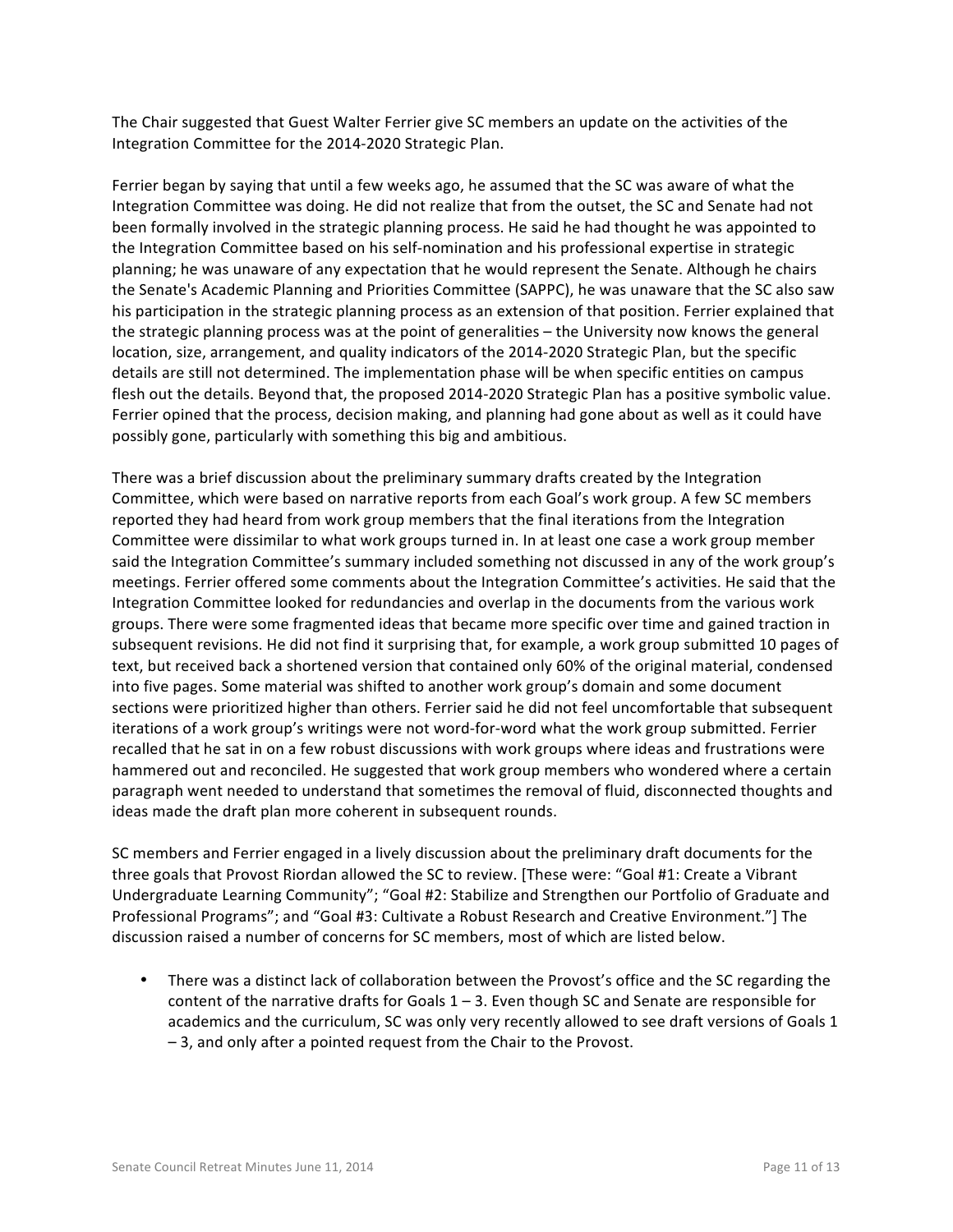- The draft document for Goal 2 (and perhaps others) contains a number of easily-identifiable, factual errors. One example was that quantitative and verbal Graduate Record Exam (GRE) scores were averaged together, but statistically speaking that is like mixing apples and oranges.
- The Integration Committee only contained one faculty member [Ferrier], who was not informed he was appointed in part to represent overall faculty interests, as well as to bring his professional expertise.
- There is no underlying or available rationale to help understand why, for example, UK has a goal to increase the total number of credit hours taken online. Do students receive a better education when it is delivered online, or is it more efficient to teach students online, or is there another reason? Who was responsible for setting the targets on the scorecard?
- The use of three sets of benchmark institutions (benchmarks that are peer institutions, benchmarks that are institutions at high levels to which UK aspires to reach, and benchmarks comprised of the Southeastern Conference universities) seems to allow UK to compare itself to whichever set of benchmark institutions puts UK in the best light.
- Who is responsible for filling out the "TBD" fields for each Goal's scorecard and when will that occur? Why are there so many metrics by which Goals are measured?
- The draft reports for Goals 1, 2 and 3 are about 10 pages, each. Once all the work groups' writings are incorporated, the document will be about 80 pages long, which is far too long for any type of strategic plan.
- SC did not formally comment on draft versions of the 2014-2020 Strategic Plan that were shared with campus because SC members assumed the SC would have a dedicated opportunity to offer input as a body. The lack of a request for official SC input makes it awkward now for SC to relay its concerns, after campuswide vetting has occurred. Further, SC is not sure what, if anything, the work groups saw of the preliminary work group drafts that have already been sent to President Capilouto to review.
- The preliminary documents available to the SC focus on outputs and do not discuss inputs or difficult issues, such as identifying funding to support faculty in the STEM fields (science, technology, engineering, and math) who cannot find funding. That type of practical concern is very important to address.
- There are a number of Senate committees already with expertise in the various work group goals (e.g., research and graduate education, academic facilities, distance learning), but not a single Senate committee was asked to offer input.

Intertwined in the discussion was the issue of how, when, and to whom the SC should communicate its concerns. Also discussed was whether SC would only communicate concerns about factual errors, or if SC would also comment on substantive concerns, such as the document's emphasis on bean counting to support a slew of extremely detailed metrics. Eventually, SC members reached a consensus that the appropriate next step was to ask Provost Riordan for access to the drafts for each Goal and review them; if issues are identified, those issues can be communicated to Provost Riordan, but SC has neither the